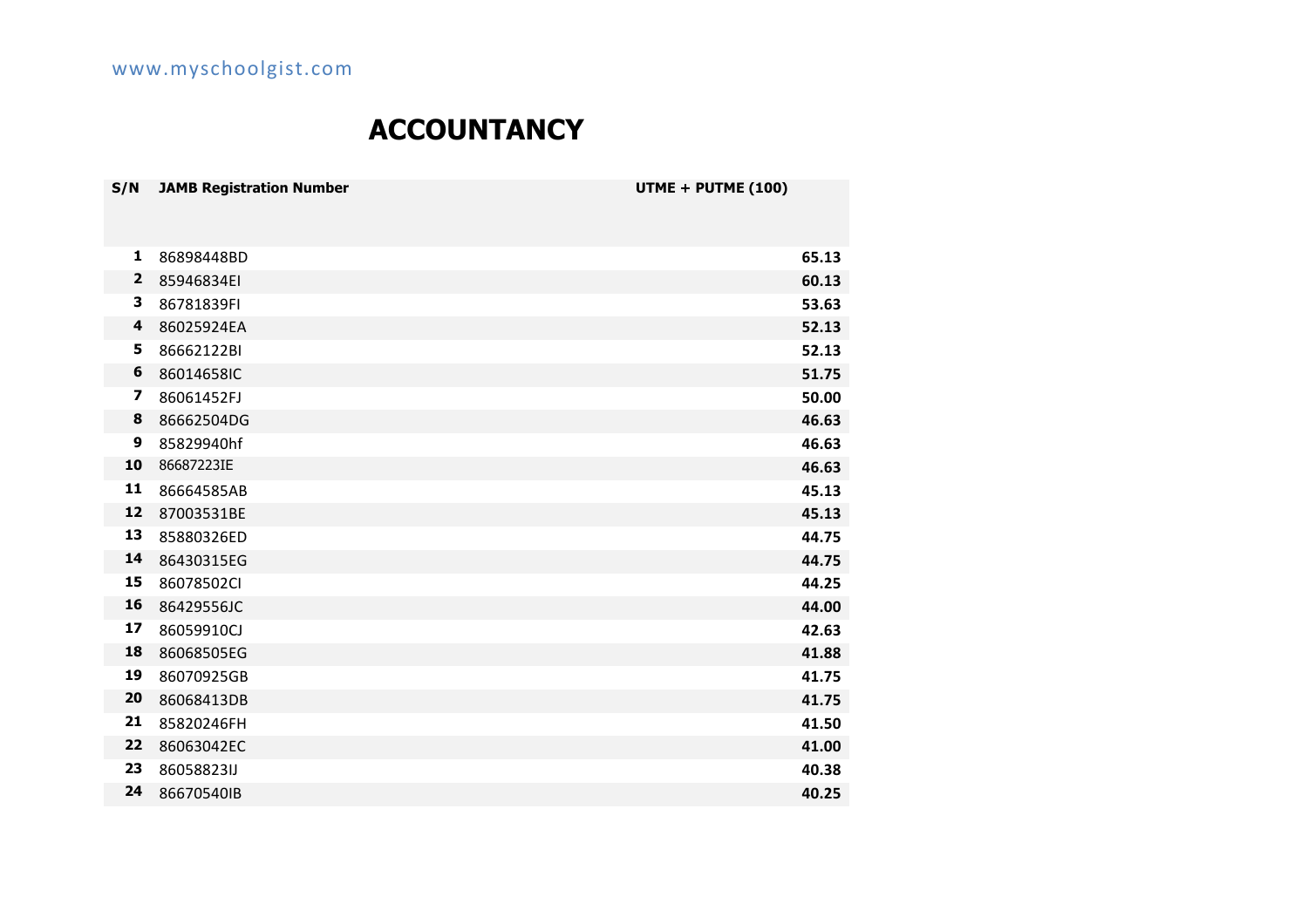| 25 | 86664852HD | 40.00 |
|----|------------|-------|
| 26 | 86668295CG | 39.63 |
| 27 | 86049103FC | 39.38 |
| 28 | 86671910EF | 39.00 |
| 29 | 86066449AG | 38.63 |
| 30 | 85311337AE | 38.00 |
| 31 | 86058947AI | 37.25 |
| 32 | 86052827DF | 37.13 |
| 33 | 85841483HF | 37.00 |
| 34 | 86057580DF | 36.88 |
| 35 | 86055803DB | 36.75 |
| 36 | 86669340JC | 36.38 |
| 37 | 86065091AG | 36.13 |
| 38 | 86664373FF | 36.00 |
| 39 | 86668790JD | 35.88 |
| 40 | 86724262DC | 35.63 |
| 41 | 86066183CI | 35.50 |
| 42 | 85338791JC | 34.88 |
| 43 | 86049991AH | 34.88 |
| 44 | 86167617JB | 34.63 |
| 45 | 86667624AC | 34.50 |
| 46 | 86064000HI | 34.38 |
| 47 | 86666752JG | 34.38 |
| 48 | 86071437HH | 34.13 |
| 49 | 86670329DF | 33.63 |
| 50 | 85358261HG | 33.50 |
| 51 | 86662699DD | 33.50 |
| 52 | 86590560ED | 33.50 |
| 53 | 86670204CC | 33.38 |
| 54 | 85342650FI | 33.00 |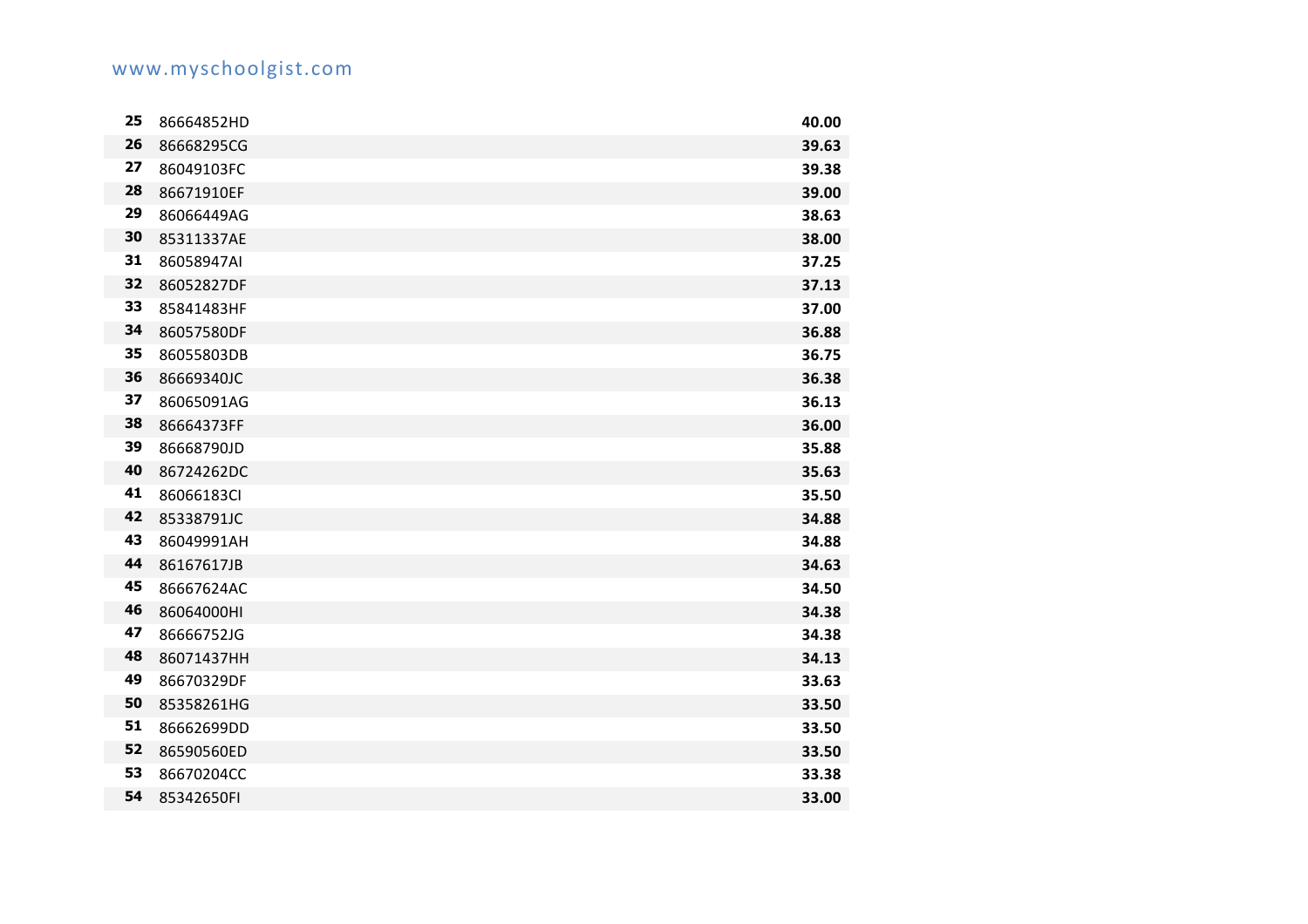| 55 | 86668167CC | 32.88 |
|----|------------|-------|
| 56 | 86425356IC | 32.50 |
| 57 | 86666603FI | 32.25 |
| 58 | 86071278GJ | 32.13 |
| 59 | 86663050EH | 31.75 |
| 60 | 86131694BH | 31.50 |
| 61 | 86674504CD | 31.13 |
| 62 | 86664909JG | 31.00 |
| 63 | 86071859HC | 29.75 |
| 64 | 86066610AI | 29.50 |
| 65 | 85352683CJ | 29.25 |
| 66 | 85723719JD | 29.00 |
| 67 | 86074201DA | 28.75 |
| 68 | 86105341CB | 28.63 |
| 69 | 86049621FA | 28.00 |
| 70 | 86667206JC | 28.00 |
| 71 | 86050738JE | 27.63 |
| 72 | 86657639IB | 27.50 |
| 73 | 86669287FH | 27.25 |
| 74 | 86133574AD | 25.63 |
| 75 | 86072802FG | 23.00 |
| 76 | 85292906AH | 22.63 |
| 77 | 85343830BA | 22.13 |
| 78 | 86667830GA | 21.63 |
| 79 | 86067965BH | 21.13 |
| 80 | 86834819AE | 20.75 |
| 81 | 86431667GE | 20.63 |
| 82 | 85850343HD | 20.50 |
| 83 | 86079238FB | 19.88 |
| 84 | 860491o8DH | 19.13 |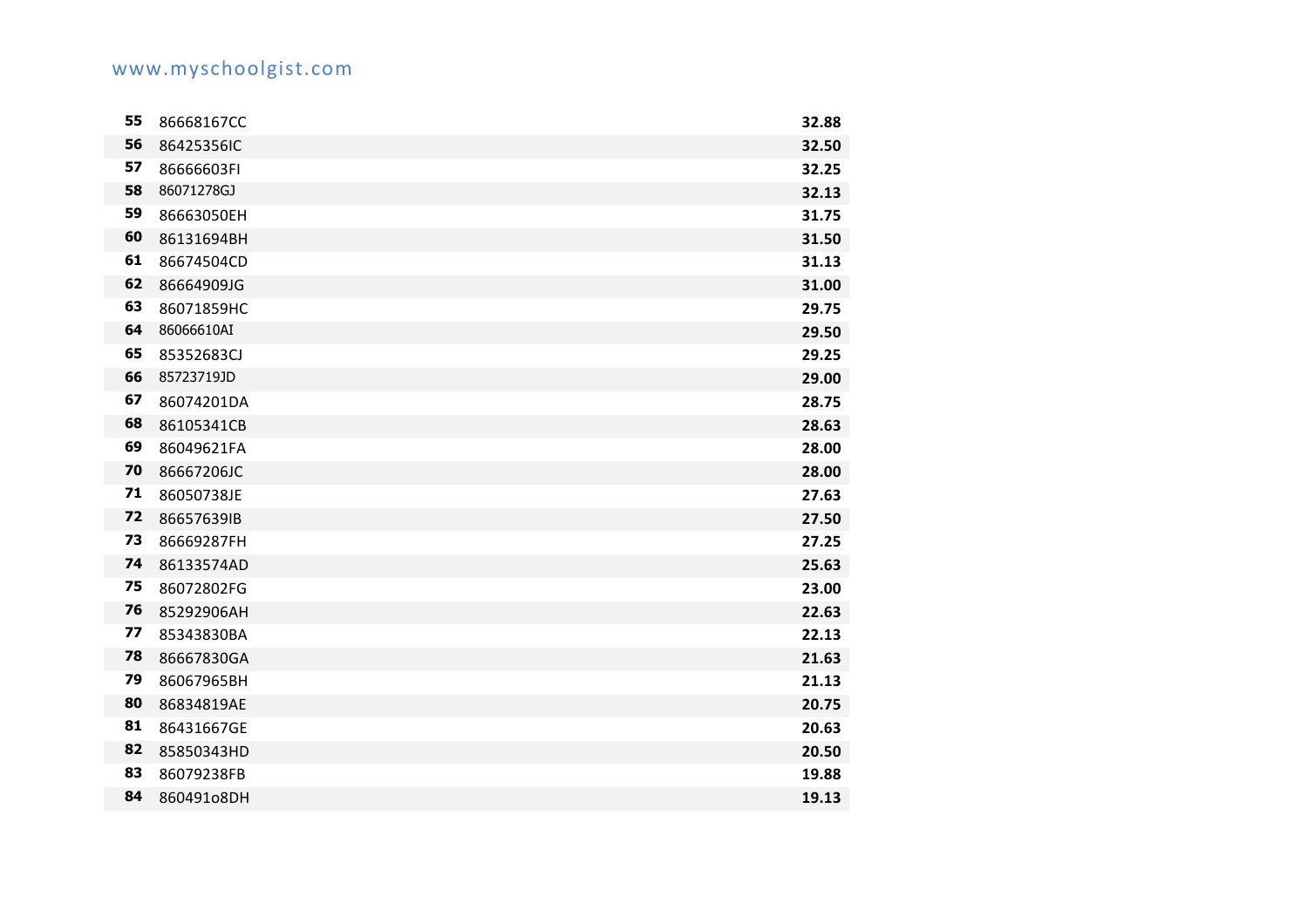| 85 | 86066600DI | 19.13 |
|----|------------|-------|
| 86 | 86668634HG | 19.13 |
| 87 | 86066610AI | 18.25 |
| 88 | 86670478HD | 18.25 |
| 89 | 86670791AH | 17.88 |

## **COMPUTER ENGINEERING**

| S/N | <b>JAMB Registration Number</b> | UTME + PUTME (100) |
|-----|---------------------------------|--------------------|
| 1   | 86664091Cl                      | 54.13              |
| 2   | 86055423AH                      | 52.75              |
| 3   | 86071806DH                      | 52.63              |
| 4   | 86071324Cl                      | 51.75              |
| 5   | 86058139AH                      | 48.13              |
| 6   | 86125414DJ                      | 47.38              |
| 7   | 86426896CB                      | 46.75              |
| 8   | 86081772BF                      | 44.88              |
| 9   | 86205532fb                      | 44.88              |
| 10  | 86050615HF                      | 42.63              |
| 11  | 86982645BA                      | 38.50              |
| 12  | 85347052EE                      | 36.13              |
| 13  | 86053793EH                      | 35.88              |
| 14  | 86982390JG                      | 35.88              |
| 15  | 86667567HG                      | 32.38              |
| 16  | 86051036HD                      | 32.25              |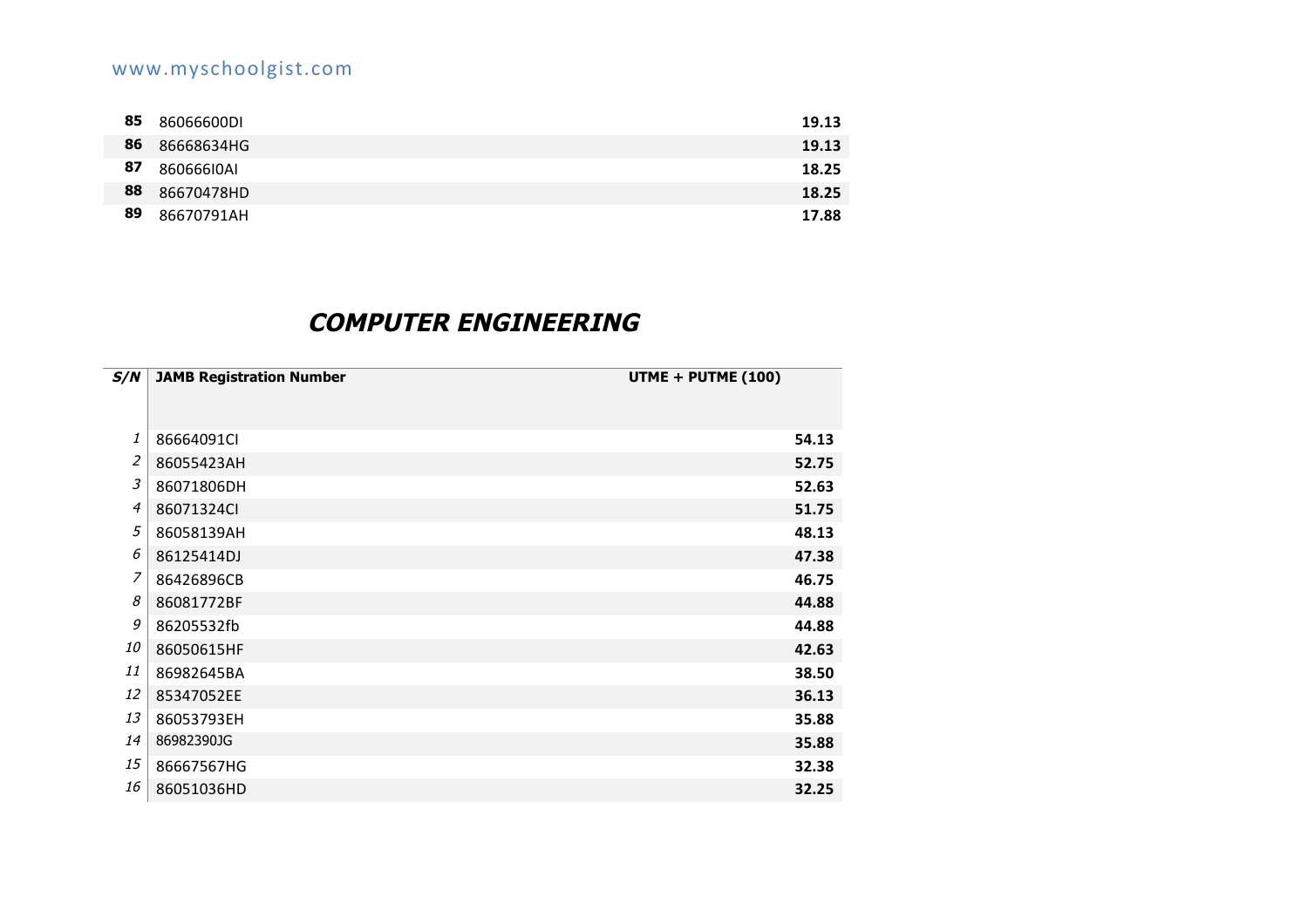| 17 | 86662054Cl | 32.25 |
|----|------------|-------|
| 18 | 86055828FD | 31.88 |
| 19 | 86064623FC | 31.25 |
| 20 | 86102349HD | 31.25 |
| 21 | 86066924DG | 30.88 |
| 22 | 86067690GG | 30.25 |
| 23 | 86047473JC | 29.50 |
| 24 | 86693781AE | 25.25 |
| 25 | 86856621GC | 22.25 |
| 26 | 86071599HG | 22.13 |
| 27 | 86063975FG | 20.38 |
| 28 | 86072309IA | 19.75 |
| 29 | 86662722GB | 18.88 |

## **COMPUTER SCIENCE**

| S/N            | <b>JAMB Registration Number</b> | UTME + PUTME (100) |
|----------------|---------------------------------|--------------------|
|                |                                 |                    |
|                | 86062764AD                      | 55.00              |
| $\overline{a}$ | 86666544EB                      | 52.00              |
| 3              | 86664470FF                      | 49.88              |
| 4              | 86054868CD                      | 48.88              |
| 5              | 85724233AG                      | 48.50              |
| 6              | 86663021DH                      | 48.38              |
| $\overline{ }$ | 86051297GG                      | 48.00              |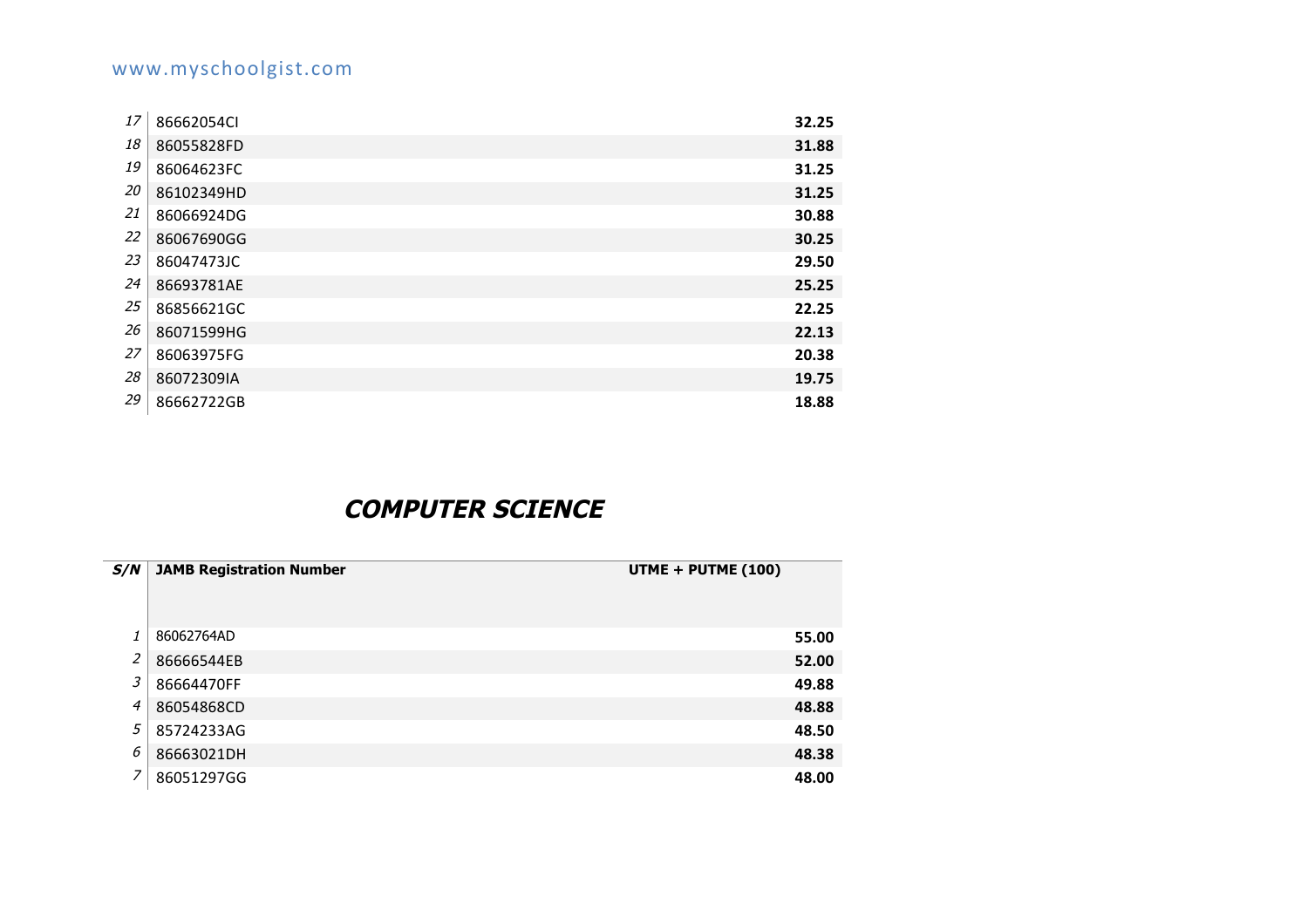| 8  | 86061527Cl | 46.00 |
|----|------------|-------|
| 9  | 86665317DG | 45.75 |
| 10 | 86595631FJ | 44.88 |
| 11 | 86071884JE | 43.88 |
| 12 | 86670728AC | 43.50 |
| 13 | 86663109GE | 42.25 |
| 14 | 83428833EI | 42.13 |
| 15 | 86587921AG | 41.13 |
| 16 | 85351153GA | 40.88 |
| 17 | 86065830CA | 40.25 |
| 18 | 86664789GI | 40.25 |
| 19 | 86157208AI | 39.50 |
| 20 | 86015548DB | 39.00 |
| 21 | 86228829JH | 39.00 |
| 22 | 86108575BJ | 38.63 |
| 23 | 8534564711 | 38.50 |
| 24 | 8608352611 | 37.50 |
| 25 | 86665605EF | 37.50 |
| 26 | 86428596GC | 37.13 |
| 27 | 86568255Cl | 37.00 |
| 28 | 86840401DJ | 36.13 |
| 29 | 86056839CH | 36.00 |
| 30 | 86975617ef | 35.63 |
| 31 | 86981379CF | 35.38 |
| 32 | 86051286AC | 35.13 |
| 33 | 85342682FJ | 35.00 |
| 34 | 86067845IG | 35.00 |
| 35 | 86103786DA | 35.00 |
| 36 | 86668541GE | 34.38 |
| 37 | 86666295BC | 34.13 |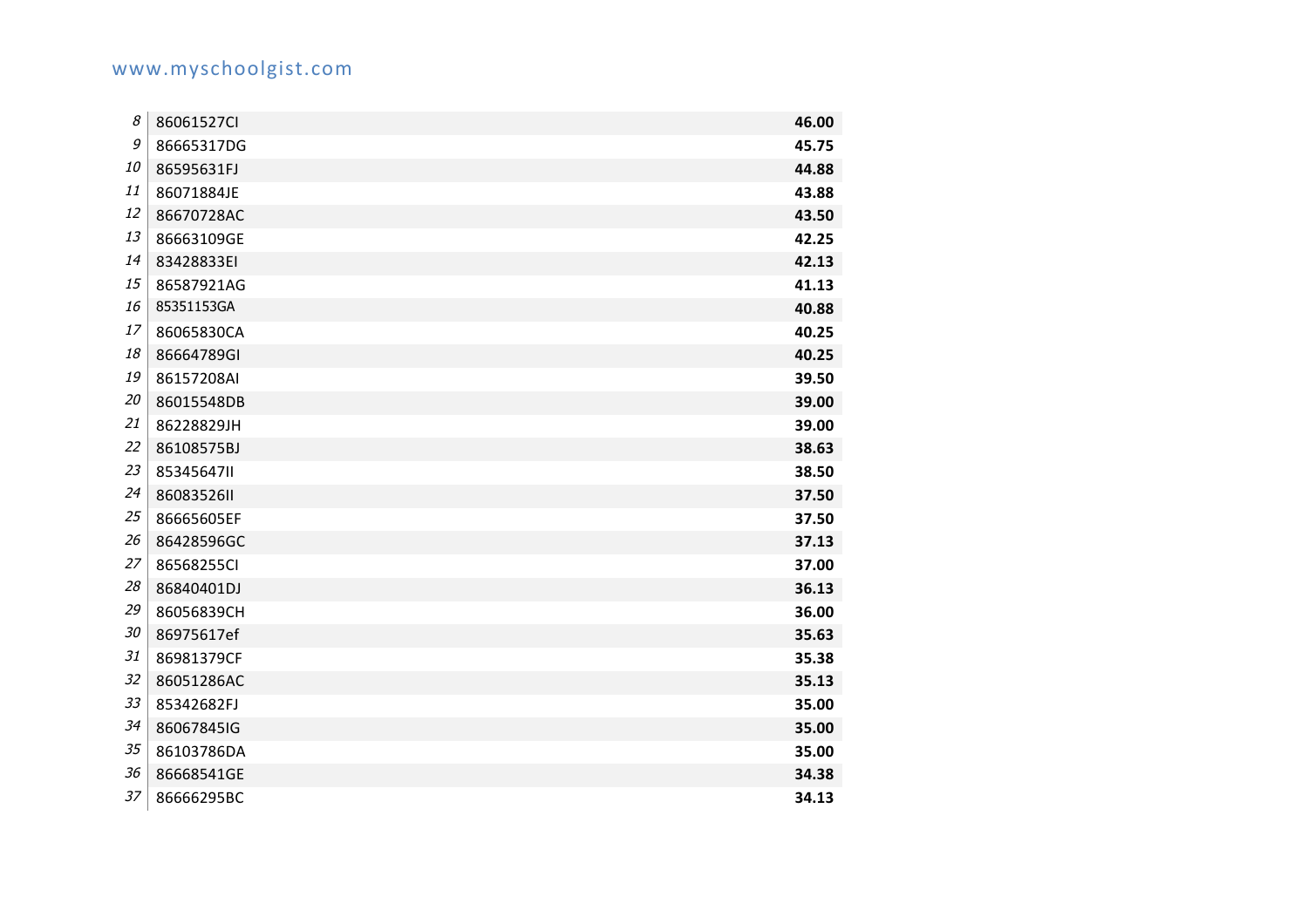| 38 | 86075602JF | 33.25 |
|----|------------|-------|
| 39 | 85347932CD | 33.13 |
| 40 | 86982623HG | 33.13 |
| 41 | 86066174FF | 32.50 |
| 42 | 86070133BC | 32.38 |
| 43 | 86060609GG | 32.00 |
| 44 | 86664847ii | 32.00 |
| 45 | 86066739AJ | 31.13 |
| 46 | 86665876AI | 30.75 |
| 47 | 86049166FA | 29.25 |
| 48 | 86068824FJ | 23.00 |
| 49 | 86428117EE | 22.75 |
| 50 | 86063037FH | 22.25 |
| 51 | 86077489GA | 21.00 |
| 52 | 86568740Cl | 19.75 |
| 53 | 85351153GA | 19.63 |
| 54 | 85352690AI | 19.25 |
| 55 | 86050364FC | 17.63 |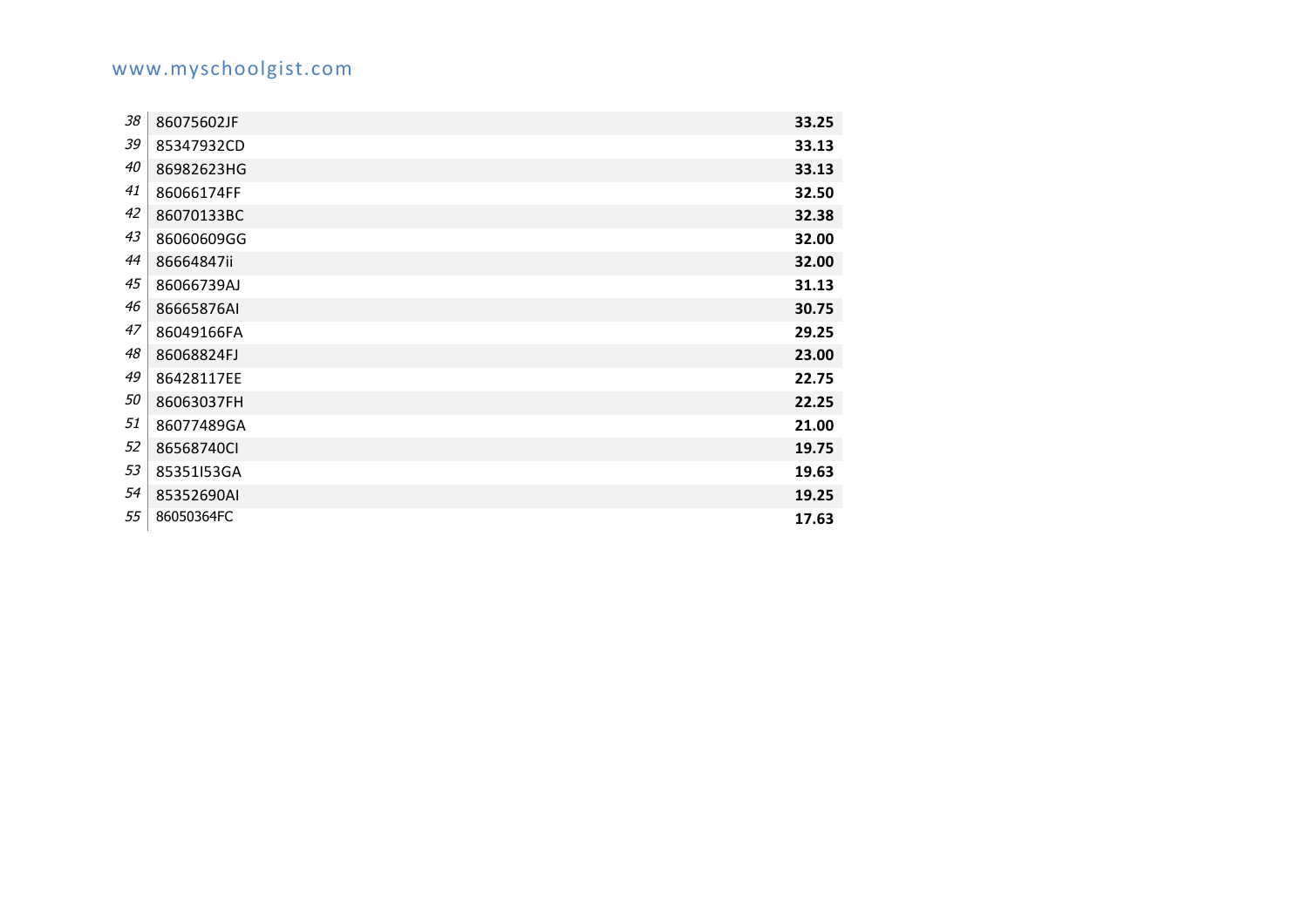## **ELECTRICAL ELECTRONICS**

| S/N            | <b>JAMB Registration Number</b> | UTME + PUTME (100) |
|----------------|---------------------------------|--------------------|
|                |                                 |                    |
|                |                                 |                    |
| 1              | 86064592EI                      | 55.63              |
| $\overline{a}$ | 86981883GF                      | 55.63              |
| 3              | 86981853FI                      | 54.25              |
| 4              | 84069590eg                      | 52.50              |
| 5              | 86051856DI                      | 52.25              |
| 6              | 85831009GJ                      | 51.50              |
| 7              | 85778820hi                      | 51.00              |
| 8              | 85337149HB                      | 49.25              |
| 9              | 86013468GD                      | 49.13              |
| 10             | 86976371BB                      | 48.50              |
| 11             | 86665817II                      | 46.13              |
| 12             | 86425956Cl                      | 45.25              |
| 13             | 86801463gf                      | 44.38              |
| 14             | 86666482DD                      | 43.25              |
| 15             | 86102525DA                      | 42.13              |
| 16             | 85229348HG                      | 41.00              |
| 17             | 86685108CH                      | 40.75              |
| 18             | 85295540FJ                      | 40.50              |
| 19             | 86079835AG                      | 40.25              |
| 20             | 86079249BI                      | 40.00              |
| 21             | 86103756CD                      | 39.13              |
| 22             | 86078211Cl                      | 39.00              |
| 23             | 86672429EA                      | 37.38              |
| 24             | 86668250GE                      | 36.50              |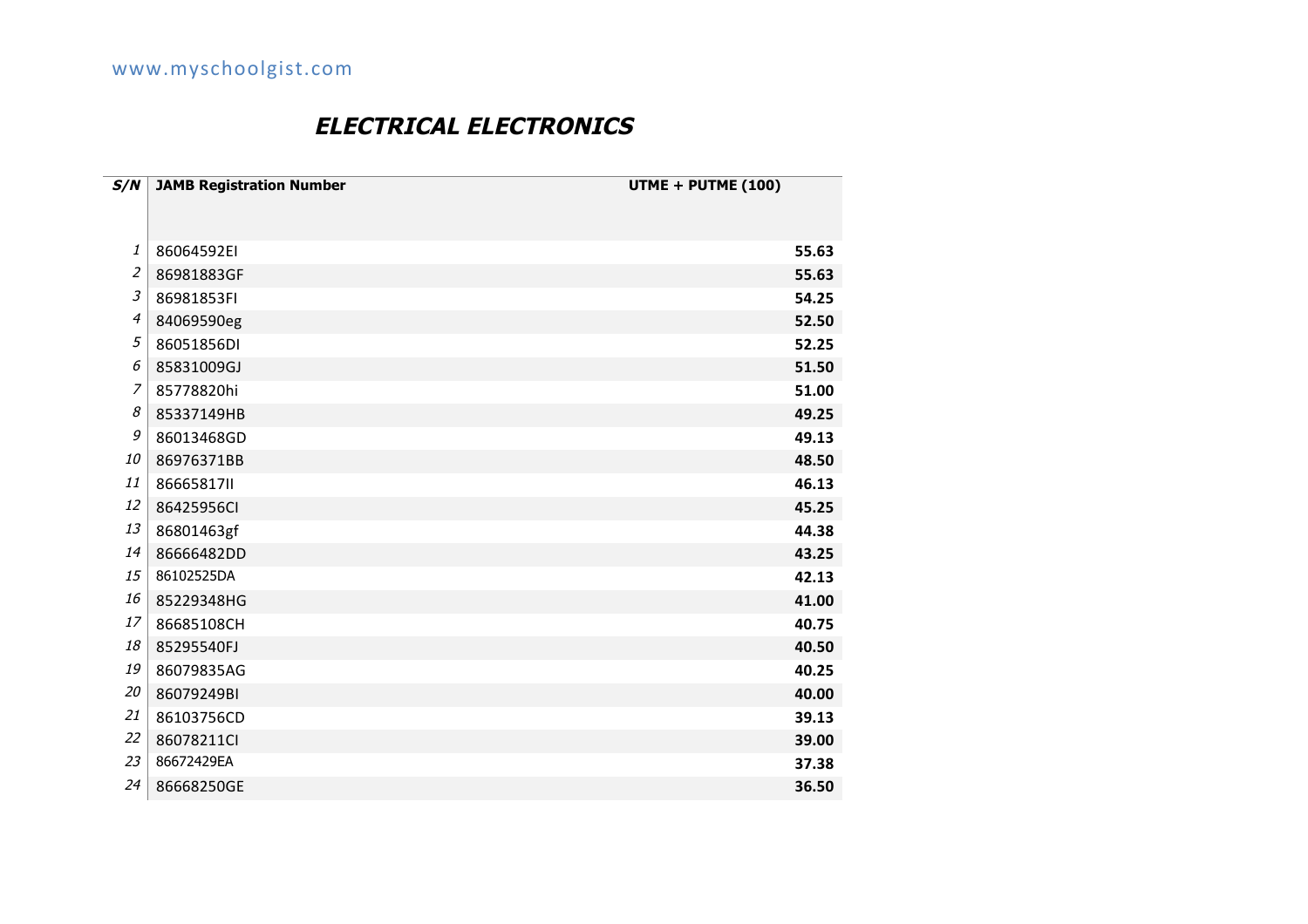| 25 | 86428131AC | 35.88 |
|----|------------|-------|
| 26 | 86069326AI | 35.75 |
| 27 | 86062688DH | 35.50 |
| 28 | 86062545HI | 35.00 |
| 29 | 86037593FA | 34.88 |
| 30 | 86072711DI | 33.75 |
| 31 | 86047625CE | 33.63 |
| 32 | 86979880GA | 33.50 |
| 33 | 86996533FG | 33.50 |
| 34 | 86O55439FG | 33.25 |
| 35 | 85720637CH | 31.25 |
| 36 | 86669703HA | 29.63 |
| 37 | 86064792DA | 29.63 |
| 38 | 86070882JD | 29.00 |
| 39 | 86672206DA | 27.75 |
| 40 | 85719851FH | 24.13 |
| 41 | 86427355AC | 21.25 |
| 42 | 86075442ja | 20.25 |
| 43 | 86057852JC | 20.13 |
| 44 | 85293404GF | 19.00 |
| 45 | 86073215HI | 18.50 |

#### **STATISTICS**

| S/N | <b>JAMB Registration Number</b> | UTME + PUTME (100) |
|-----|---------------------------------|--------------------|
|     |                                 |                    |
|     | 86667250FH                      | 51.63              |
|     | 86668021HC                      | 50.63              |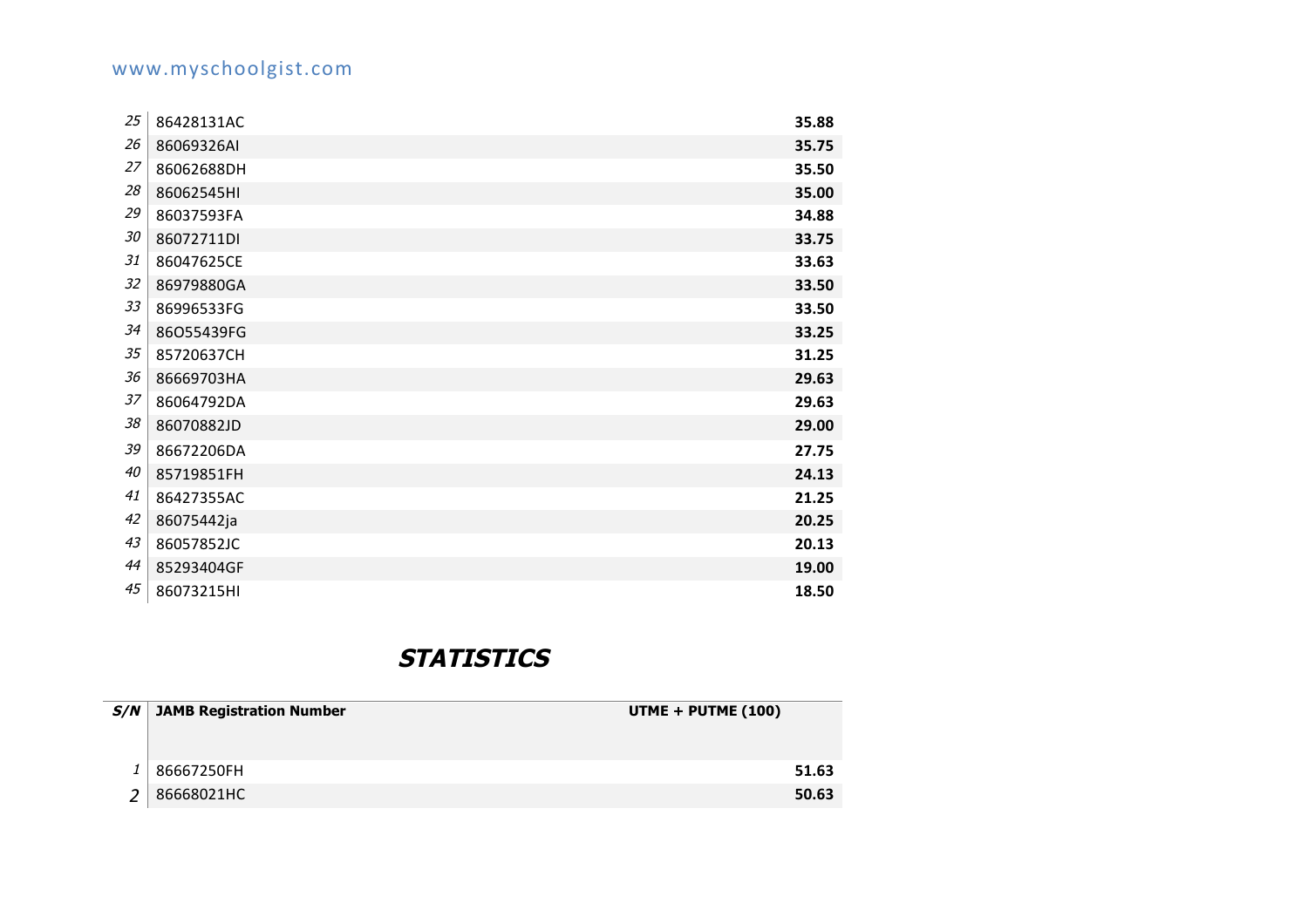| 3              | 85341320HB | 50.00 |
|----------------|------------|-------|
| 4              | 86673109DH | 49.38 |
| 5              | 86696454DG | 48.00 |
| 6              | 86052891DH | 47.38 |
| $\overline{z}$ | 86769151AB | 45.88 |
| 8              | 86112780BE | 44.38 |
| 9              | 86428618JD | 43.75 |
| 10             | 86667196CF | 43.50 |
| 11             | 86067729EG | 41.75 |
| 12             | 86666966DG | 40.88 |
| 13             | 86996771CB | 40.25 |
| 14             | 86047196FA | 40.13 |
| 15             | 86068107HG | 38.88 |
| 16             | 86667696HH | 38.63 |
| 17             | 86980384AD | 38.38 |
| 18             | 86582347EE | 37.88 |
| 19             | 85348447DA | 37.63 |
| 20             | 86067506DG | 37.50 |
| 21             | 86080515AD | 37.38 |
| 22             | 86163696CA | 36.75 |
| 23             | 86074518EJ | 34.50 |
| 24             | 85349884IE | 34.13 |
| 25             | 86054425JB | 34.00 |
| 26             | 86053157BF | 33.75 |
| 27             | 86668044AD | 33.63 |
| 28             | 86072732HC | 32.38 |
| 29             | 86052927CG | 31.88 |
| 30             | 86072536HI | 31.75 |
| 31             | 86058585CH | 30.63 |